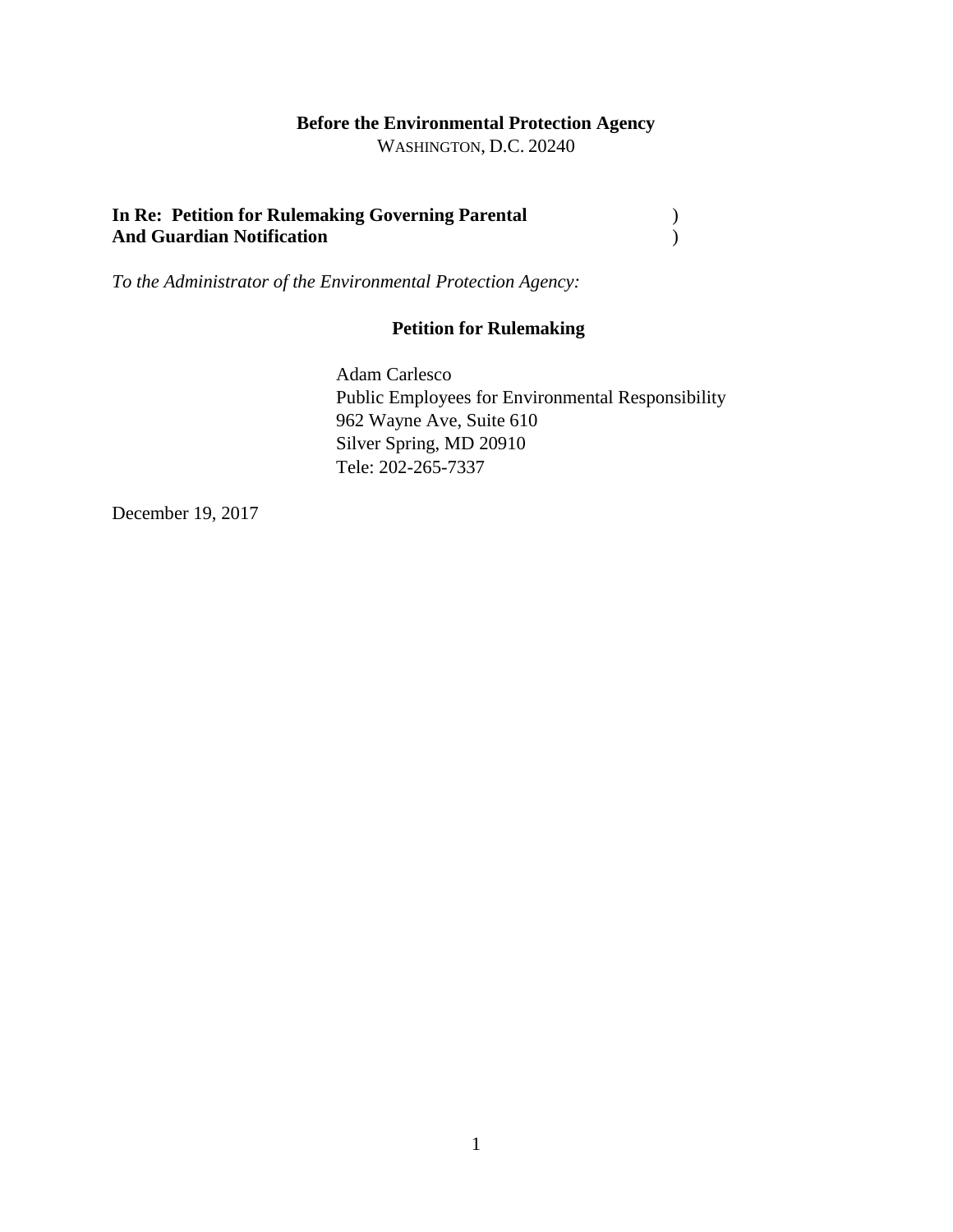# **TABLE OF CONTENTS**

|                                                                      | Page |
|----------------------------------------------------------------------|------|
|                                                                      |      |
|                                                                      |      |
|                                                                      |      |
| I. CONGRESS AUTHORIZED THE ADMINISTRATOR OF THE EPA TO PROMULGATE    |      |
|                                                                      |      |
| II. CONGRESS DIRECTED THE EPA TO REGULATE PUBLIC NOTICE REQUIREMENTS |      |
|                                                                      |      |
| III. THE NATIONAL SITUATION DEMANDS THE PROMULGATION OF A RULE       |      |
| REQUIRING NOTIFICATION OF PARENTS AND GUARDIANS 12                   |      |
|                                                                      |      |
|                                                                      |      |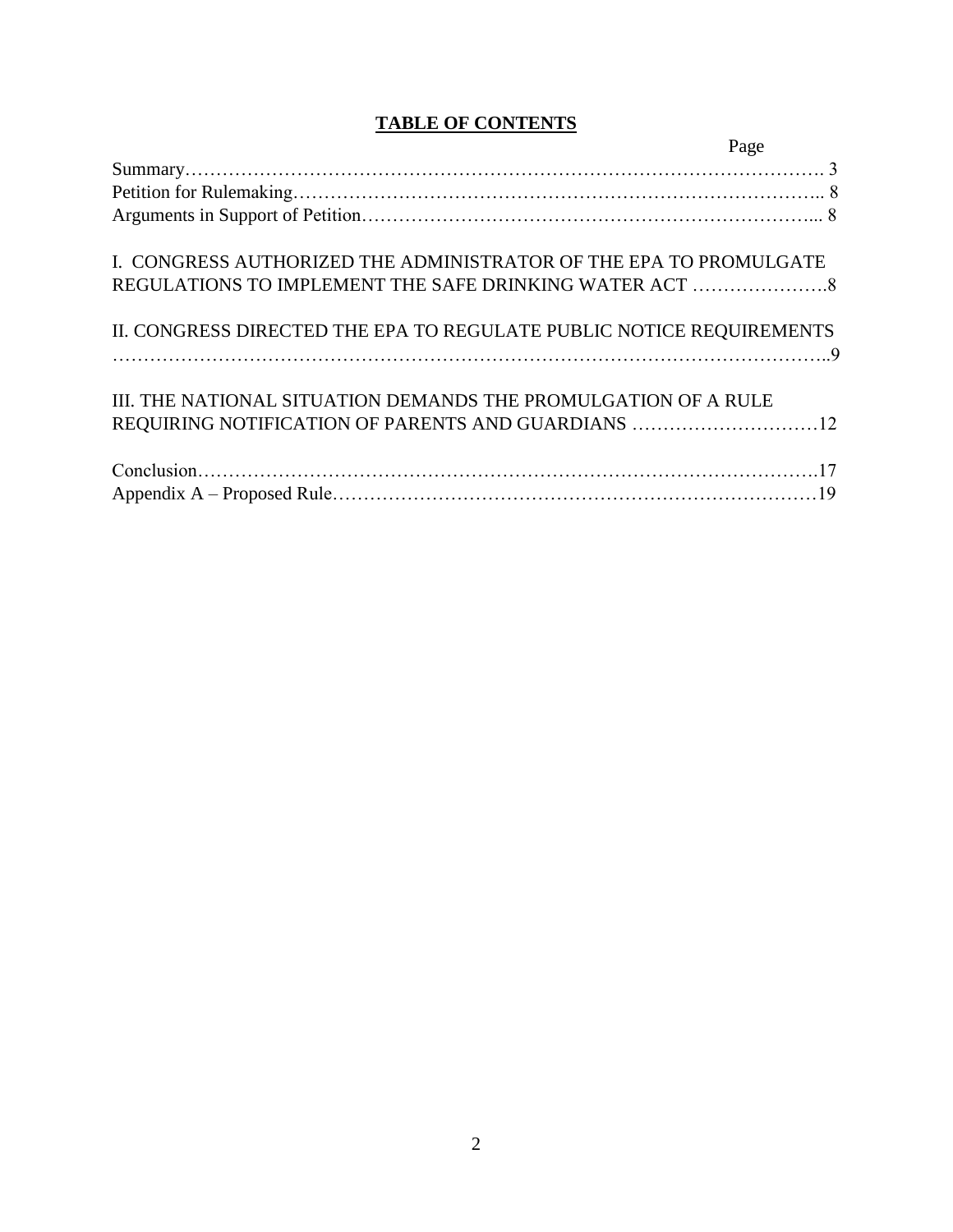#### **SUMMARY**

This petition, filed by Public Employees for Environmental Responsibility (PEER),

requests that the Environmental Protection Agency (EPA) promulgate amended regulations

governing public notification requirements under the Safe Drinking Water Act (SDWA).

Specifically, this petition seeks the following regulatory changes to 40 CFR 141.201(c). This

section governs public notice requirements when there are violations of national primary

drinking water regulations and in other enumerated situations. 40 C.F.R. § 141.201(a).

Subsection (c) now reads:

**(c)** Who must be notified?

**(1)** Each public water system must provide public notice to persons served by the water system, in accordance with this subpart. Public water systems that sell or otherwise provide drinking water to other public water systems (i.e., to consecutive systems) are required to give public notice to the owner or operator of the consecutive system; the consecutive system is responsible for providing public notice to the persons it serves.

**(2)** If a public water system has a violation in a portion of the distribution system that is physically or hydraulically isolated from other parts of the distribution system, the primacy agency may allow the system to limit distribution of the public notice to only persons served by that portion of the system which is out of compliance. Permission by the primacy agency for limiting distribution of the notice must be granted in writing.

**(3)** A copy of the notice must also be sent to the primacy agency, in accordance with the requirements under § 141.31(d).

The requested amendment would add to this section a requirement to notify parents and

other interested third parties when the violations or other covered situations involve water

supplied to facilities serving children or adults for whom power-of-attorney has been assigned.

The amendment would add the following provisions to the section quoted above. After existing

subsection  $(c)(1)$ , new subsections  $(2)$  and  $(3)$  would be added:

- (2) Each public water system shall also provide public notice to:
- (i) Parents and other interested third parties. Upon receiving notification or learning of any violation of a national primary drinking water regulation or other listed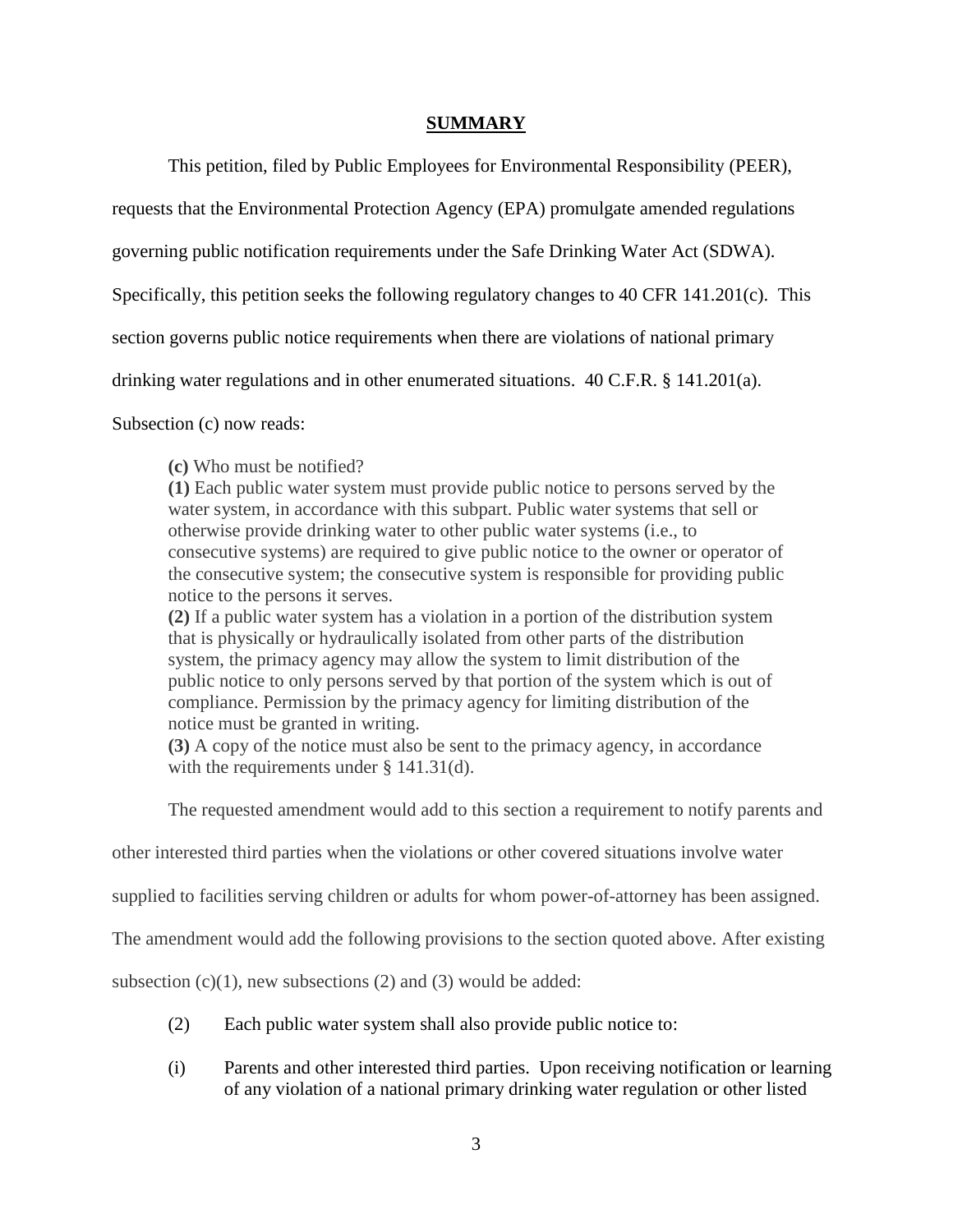situation, any public water system that functions as a school, day care, camp, nursing home, retirement home, group home, assisted living facility, or any such facility that serves minors or adults for whom power-of-attorney has been assigned, the public water system shall provide the public notice to the parents/guardian of any minors or those with power of attorney for an incapacitated adult. Parents of minor children are entitled to notification regardless of whether school is currently in session. For Tier 1 and Tier 2 violations, the public water system shall provide a copy of the full public notice to parents, guardians or those with power of attorney. This may be done by hard copy or electronic version; and

(ii) Prospective residents, customers or clients. Any public water system that maintains a website or social media page shall prominently post all current public notices.

(3) Parents and other interested third parties whose wards are served by a customer of a public water system in violation of national primary drinking water regulations. Upon receiving notification or learning of any national primary drinking water violation, such as an MCL violation, or other listed situation, any school, daycare, nursing home, retirement home, group home, assisted living facility, or any such facility that serves minors or adults for whom power-of-attorney has been assigned, shall provide public notice to the parents/guardian of any minors or those with power of attorney for an incapacitated adult. This requirement may be waived or adjusted if the facility determines all parents or other interested parties have already received notification as customers of the same water system themselves. This waiver would apply, for example, when a small daycare center determines all parents are also customers of the same water system.

The current sections  $(c)(2)$  and  $(c)(3)$  would become  $(c)(4)$  and  $(c)(5)$ . We also request a sentence

be added to subsection  $(c)(3)$  (which would become subsection  $(c)(5)$ ), so that the section would

read (new part italicized):

 $\overline{a}$ 

(5) A copy of the notice must also be sent to the primacy agency, in accordance with the requirements under § 141.31(d). *Along with a copy of the public notice, the public water system shall also include a statement detailing how public notice was performed and to whom it was distributed.*

These regulatory amendments are necessary to ensure that parents are fully informed

about the quality of the water their children drink, as well as to ensure that vulnerable adult

populations are protected from drinking water violations.<sup>1</sup>

<sup>&</sup>lt;sup>1</sup> The proposed rule is set forth in full in Appendix A.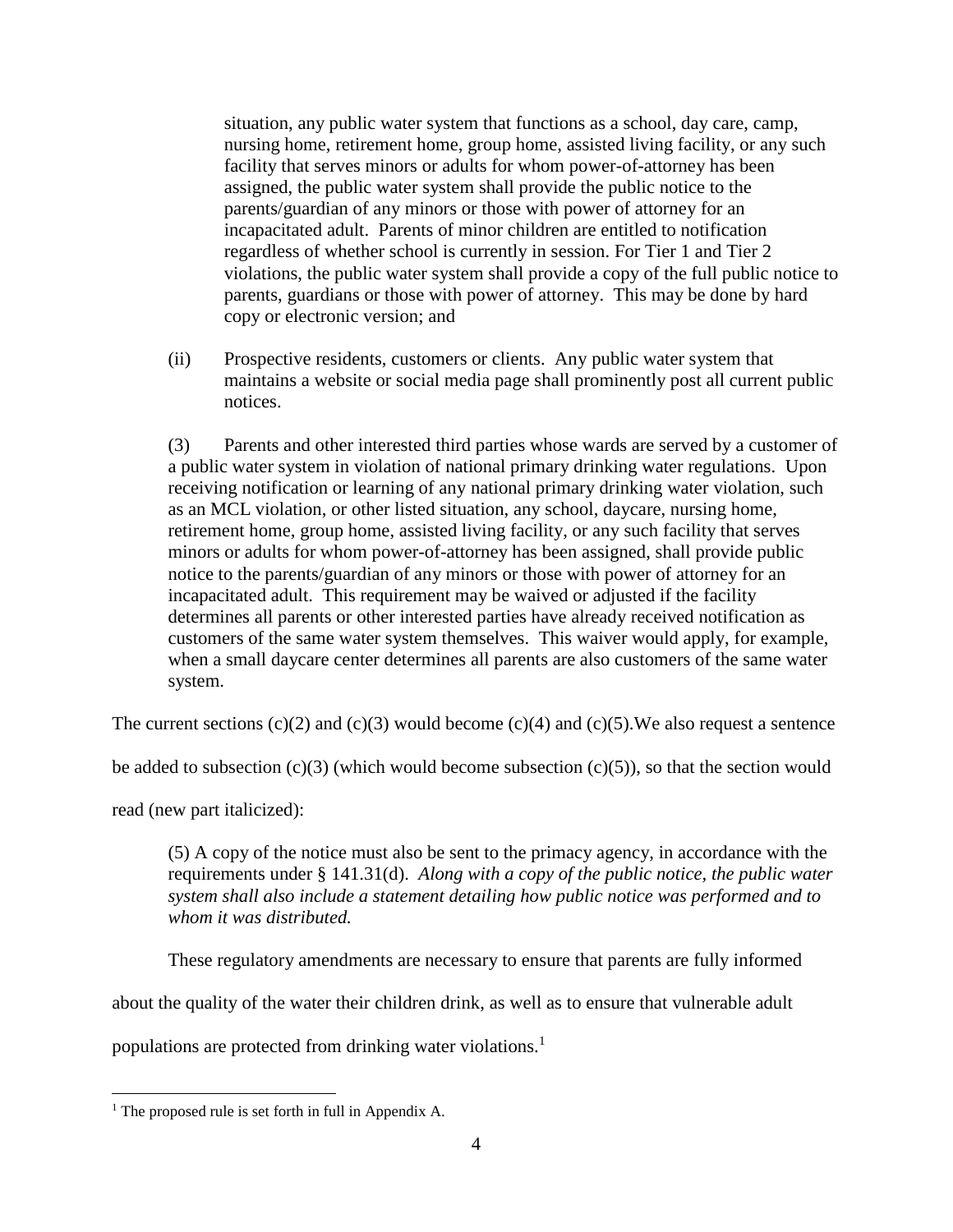The SDWA was enacted in 1974 to protect the quality of drinking water in the United States. *Summary of the Safe Drinking Water Act*, United States Environmental Protection Agency, https://www.epa.gov/laws-regulations/summary-safe-drinking-water-act. As part of that effort, Congress imposed a notification requirement in the SDWA. 42 U.S.C. § 300g-3(c)(1) (2016). That requirement was for each "owner or operator of a public water system" to give notice of any failure of the system to comply with the SDWA to the persons served by the system. *Id.*

Furthermore, Congress directed the Administrator of the EPA to develop and promulgate regulations prescribing "the manner, frequency, form, and content for giving notice." 42 U.S.C. § 300g-3(c)(2)(A) (2016). Those regulations were to provide for different frequencies of notice based on how regularly or irregularly these violations occur, and to take into account "the seriousness of any potential adverse health effects that may be involved." 42 U.S.C. § 300g- $3(c)(2)(A)(i)$ ,(ii) (2016). As is evident from the existing regulation, EPA implemented these statutory directives in part by regulatory direction as to who should be notified and how.

The states may establish alternative requirements as to the form and content of a notice, but the alternative requirements must provide the same type and amount of information as is required for EPA notifications.  $42 \text{ U.S.C.}$  §  $300g-3(c)(2)(B)(i)$  (2016).

The EPA has the authority to amend its notice regulations to include notice to parents and guardians of individuals in schools, retirement homes, or other such facilities pursuant to the statutory directive to issue regulations prescribing the manner and form of notice. 42 U.S.C. § 300g-3(c)(2)(A) (2016). Moreover, promulgating this rule amendment would further the purpose of informing the public of dangerous drinking water conditions, which makes it an appropriate exercise of the EPA's authority.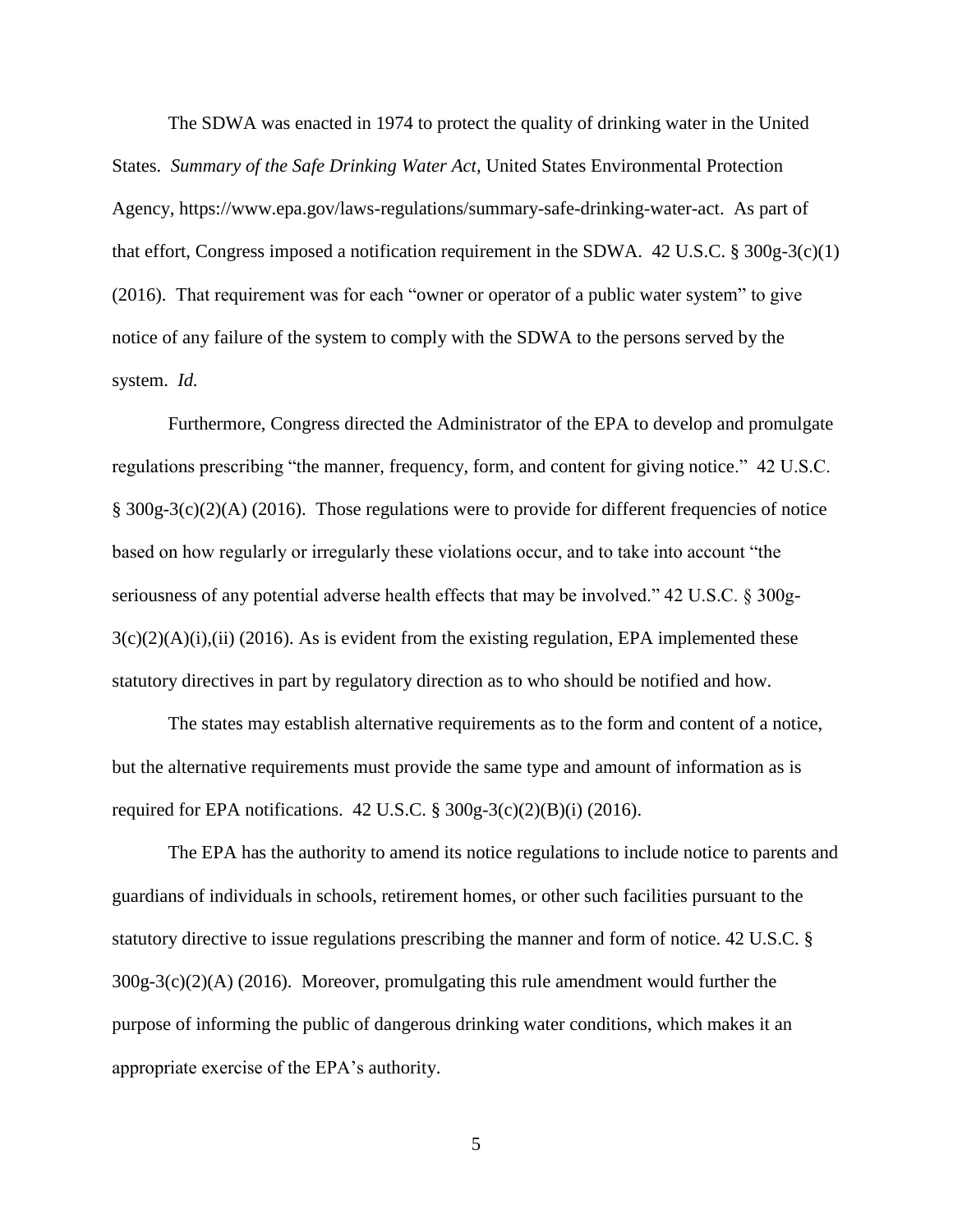This requested rule change applies not only to all types of public water systems, but also to a number of entities that are customers of those systems. The three types of public water systems (PWS) are community, non-transient non-community, and transient non-community. Community PWSs serve primarily a permanent residential population. Non-transient noncommunity public water systems serve the same people most days, but not in a residential setting. Transient non-community PWSs typically serve different people throughout the year or operating season. Nursing homes and boarding schools with their own wells are examples of community PWSs impacted by this regulation. A school that is a stand-alone public water system is a non-transient non-community system while a summer camp with its own well is a transient non-community PWS; both would be required to notify parents. Circa 1993, EPA involved the Association of State Drinking Water Administrators and others in a "straw option" to address the failure of the drinking water public notice rule to reach parents at school PWSs. Yet follow-through did not occur then, nor was this problem solved when the current public notice rule was promulgated in May 2000. PEER now seeks to address not only this omission affecting parents whose children are served directly by these small PWSs, but also to address the ongoing and critical need for parents who are not served by the same water system as their children's schools or daycares in larger, municipal-type settings. Prospective residents, homebuyers and other customers also have the right to know about violations of the Safe Drinking Water Act prior to becoming consumers.

Furthermore, the current situation demonstrates the necessity of the proposed amendments to the rule. At the end of the second quarter of Federal Fiscal Year 2017, EPA's Safe Drinking Water Information System (SDWIS) lists 7,919 schools and daycares that are stand-alone PWSs, serving a total population of 3,199,913, mostly minors, which have incurred a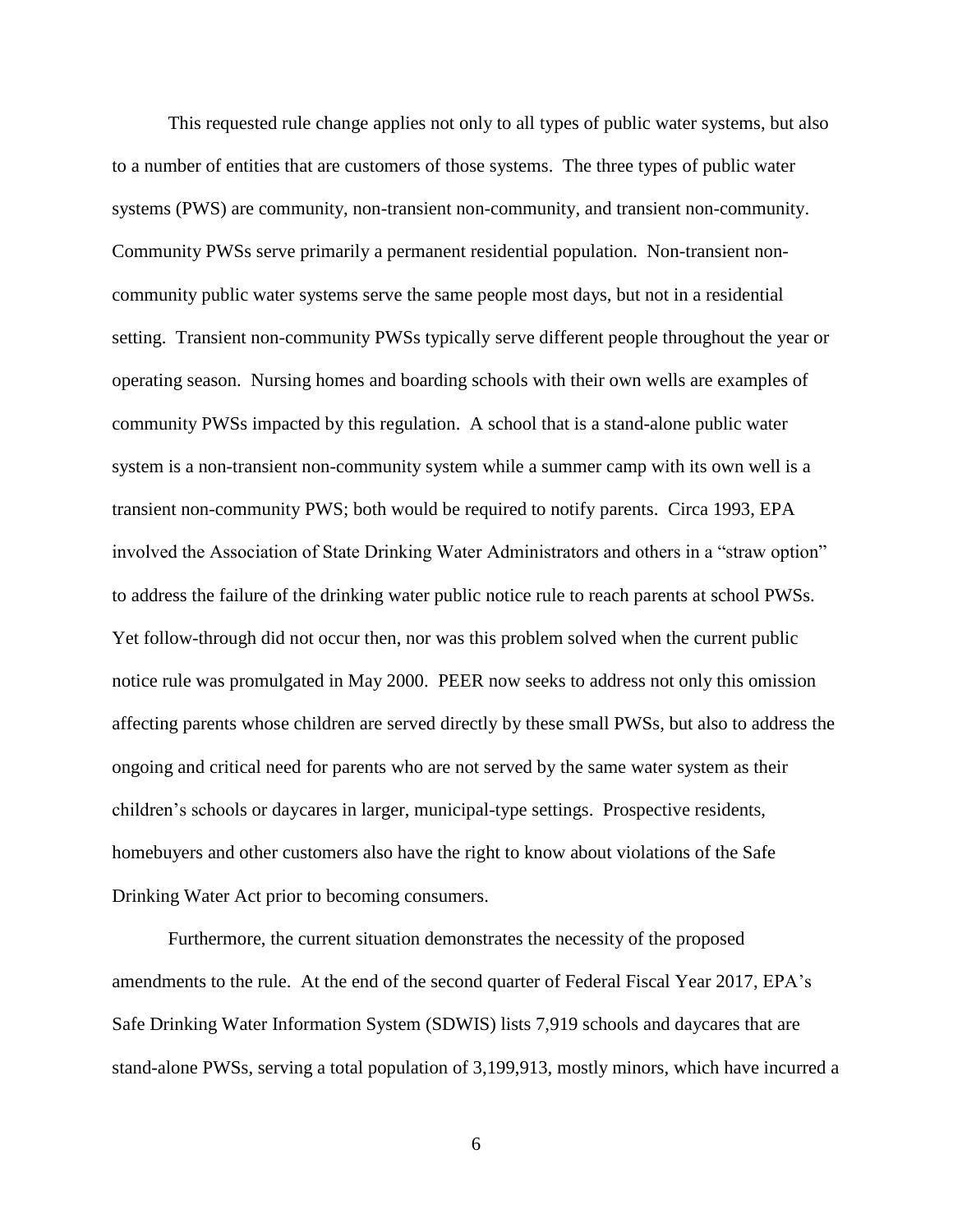total of 207,652 violations of the Safe Drinking Water Act. Available at

[https://ofmpub.epa.gov/apex/sfdw/f?p=108:21:::NO:RP,RIR:](https://ofmpub.epa.gov/apex/sfdw/f?p=108:21:::NO:RP,RIR):. <sup>2</sup> These stand-alone public water systems are mostly non-transient non-community systems that typically provide water to one building or small area (*i.e*., a well system for a building that is not connected to municipal water lines) and provide water to the same people at least six months of the year, but not in a residential setting. This is significant, as non-transient non-community systems are not required to test for as many contaminants or conduct testing as often as community systems. The EPA Rule governing parties to be notified of SDWA violations, 40 CFR 141.201(c), however, makes no mention of parental notification in these circumstances, but only requires notice to "persons served by the water system."  $40 \text{ CFR } 141.201(c)(1)$ . We maintain it is self-evident that no meaningful public notification can be performed without inclusion of parents when the water consumer is under 18 years of age.

Additionally the National Center for Education Statistics estimates that 50.7 million children started public school this fall with another 5.2 million attending private schools.<sup>3</sup> While most of these children will be served by the same water system at home and at school, many will not, and therefore notice to those served by the system as required under the existing regulation may not reach the parents of such children. Parents who are not customers of the same water system as the school their child attends need notification. Federal regulations should emulate the requirements put in place by the State of California that require schools and school systems (as well as residential and business property owners) that receive a notice from a public water system to notify school employees, students, and parents if the students are minors, as well as

 $\overline{a}$ 

<sup>2</sup>This listing is likely an underestimate, as at last review it failed to include US territories and protectorates such as Puerto Rico or the Virgin Islands that also fall under the SDWA.

<sup>3</sup> National Center for Education Statistics, *Back to school statistics*, https://nces.ed.gov/fastfacts/display.asp?id=372.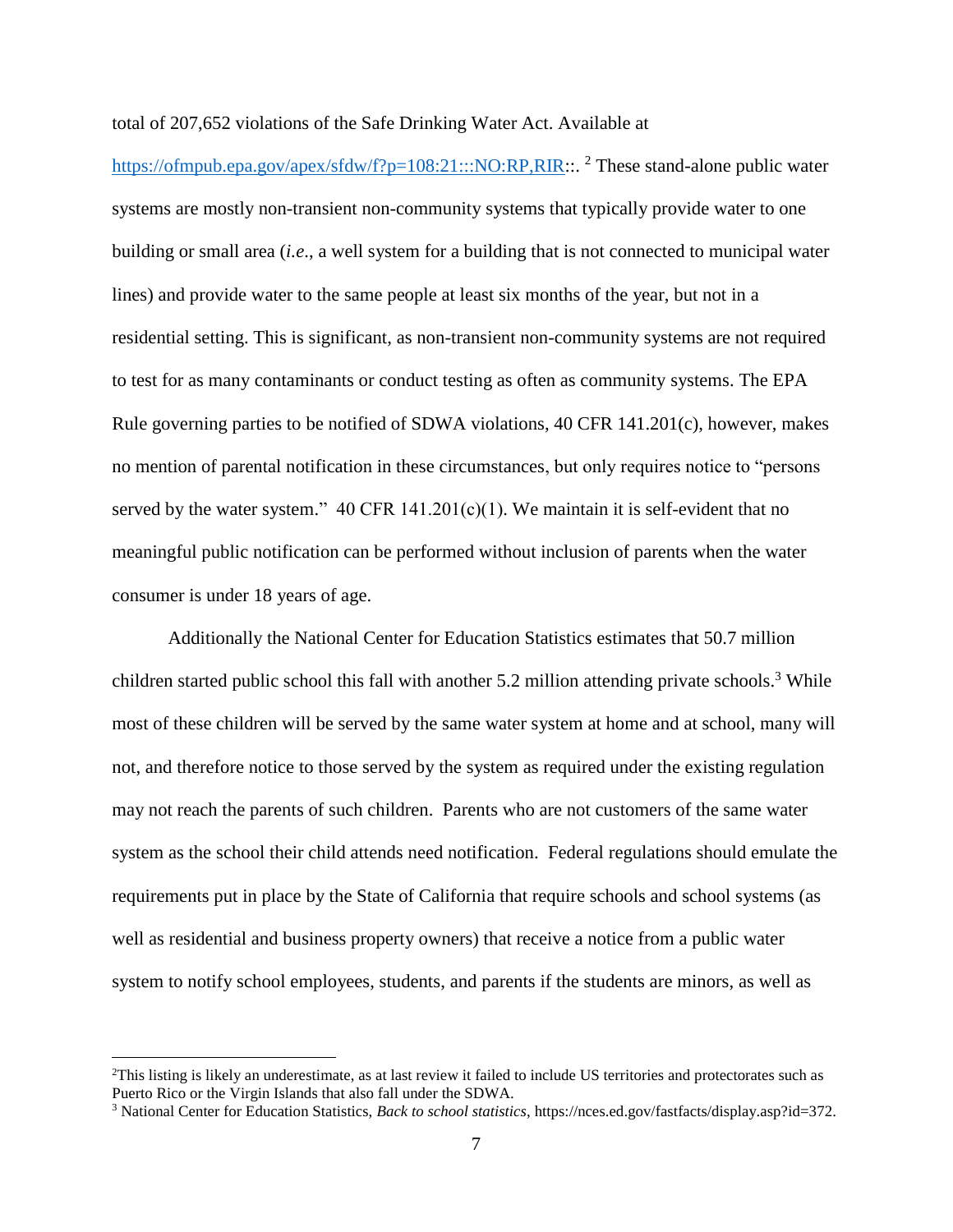tenants of residential properties and employees of businesses. *See e.g*, California Health and Safety Code Section 116450(g)).

#### **PETITION FOR RULEMAKING**

Public Employees for Environmental Responsibility, pursuant to the Administrative Procedure Act (5 U.S.C. § 553(e)), hereby petitions the EPA to amend its public notification regulations for persons served by public water systems issued pursuant to the Safe Drinking Water Act (SDWA) found at 40 C.F.R. 141.201(c), addressing "Who must be notified?". The Administrative Procedure Act directs that "[E]ach agency (of the Federal Government) shall give an interested person the right to petition for the issuance, amendment, or repeal of a rule." 5 U.S.C. § 553(e) (2016).

*Standing to File.* PEER is an IRS 501(c)(3) non-profit organization incorporated under laws of the District of Columbia and headquartered in Silver Spring, MD. PEER advocates for effective, transparent government at all levels and for government action that protects the environment and human health. This includes advocacy for more effective notification rules under the SDWA. As such, PEER is "an interested person" under the Administrative Procedure Act.

#### **ARGUMENTS IN SUPPORT OF PETITION**

## **I. CONGRESS AUTHORIZED THE ADMINISTRATOR OF THE EPA TO PROMULGATE REGULATIONS TO IMPLEMENT THE SAFE DRINKING WATER ACT**

The Safe Drinking Water Act was signed into law on December 16, 1974. 88 Stat. 1660. The SDWA established that, subject to relatively rare exceptions, every public water system in every state is subject to national primary drinking water regulations. 42 U.S.C. § 300g (2016). A public water system is defined as "a system for the provision to the public of water for human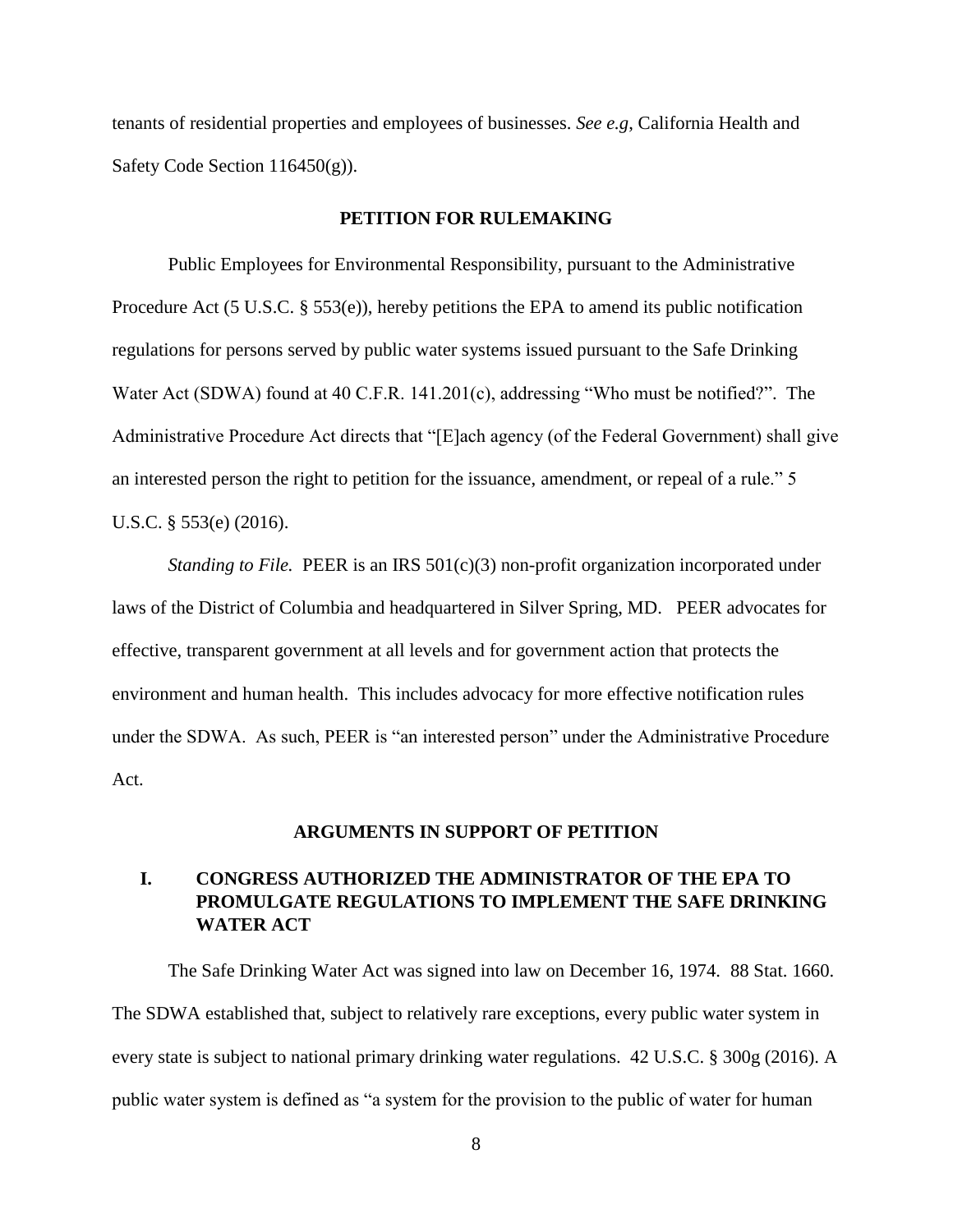consumption through pipes," so long as the system has a minimum amount of connections or individuals served. 42 U.S.C. § 300f(4)(A) (2016). The term "primary drinking water regulation" refers to a regulation that applies to a public water system and specifies contaminants that could have an adverse effect on human health. 42 U.S.C. § 300f(1)(A),(B) (2016). The primary drinking water regulation must further stipulate the maximum contaminant level (MCL), 42 U.S.C. § 300f(1)(C) (2016), which is the maximum permissible level of that substance in water that is delivered to any user in a public water system. 42 U.S.C. § 300f(3). The Administrator of the EPA is empowered, and in some cases required, to promulgate these national primary drinking water regulations. *See* 42 U.S.C. 300g-1 (2016).

## **II. CONGRESS DIRECTED THE EPA TO REGULATE PUBLIC NOTICE REQUIREMENTS**

In addition to the direction to promulgate drinking water standards under the SDWA, Congress has given EPA enforcement responsibilities, including the promulgation of regulations to implement the notice requirements of the Act. *See* 42 U.S.C. § 300g-3(c) (2016).

The SDWA states explicitly that every "owner or operator of a public water system shall give notice…to the persons served by the system" of a failure to comply with an applicable MCL, treatment technique, testing procedure, monitoring requirement, or the terms of a variance. 42 U.S.C. § 300g-3(c)(1)(A)-(B) (2016). The notice requirements also apply to certain unregulated contaminants and exceedances of lead action levels. 42 U.S.C. § 300g-3(c)(1)(C)-(D). The EPA has implemented the Congressional mandate to promulgate a notice regulation, which provides in part:

Each owner or operator of a public water system (community water systems, nontransient non-community water systems, and transient non-community water systems) must give notice for all violations of national primary drinking water regulations (NPDWR) and for other situations, as listed in Table 1.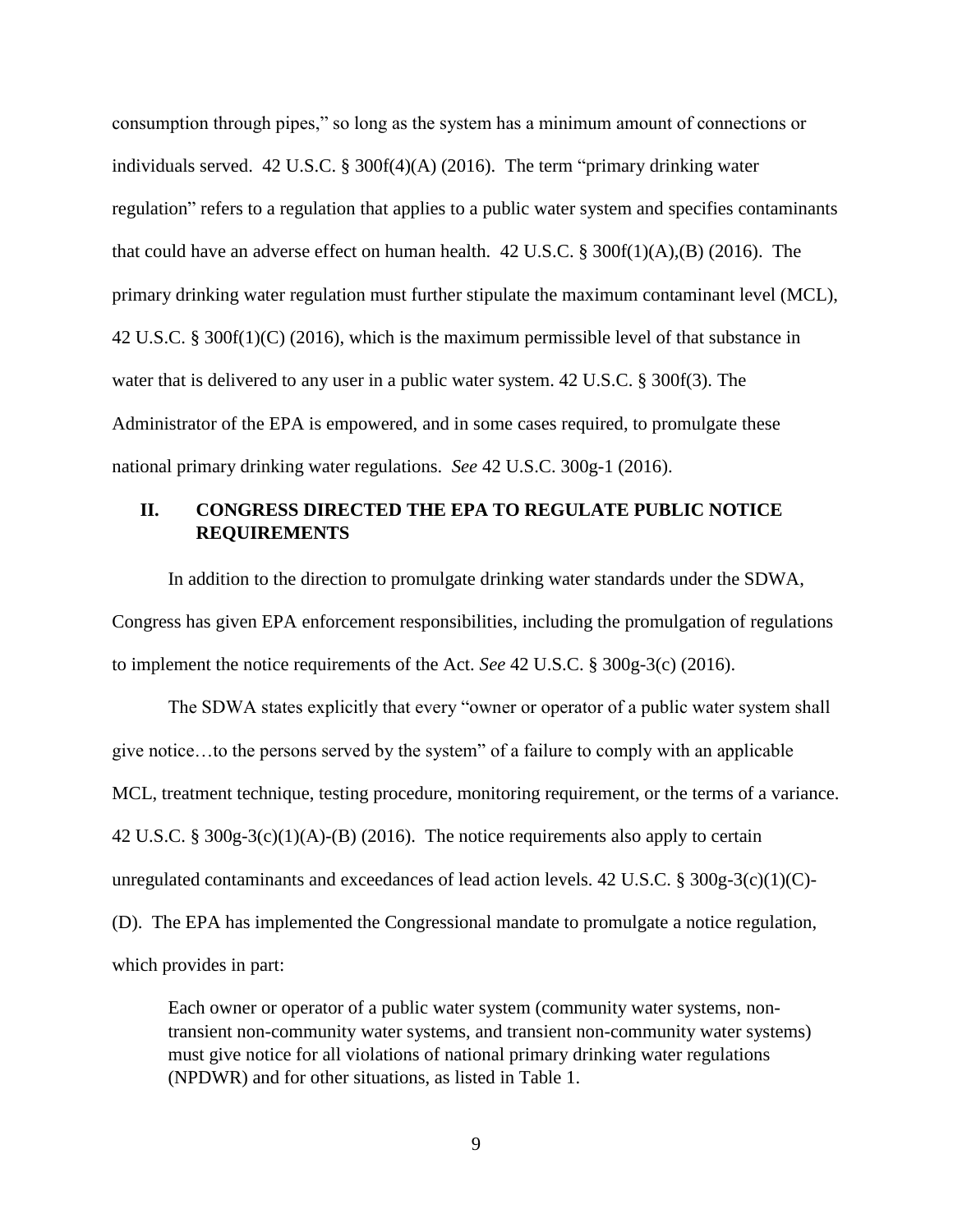40 C.F.R. § 141.201(a) (2016). The regulations require that each "public water system must provide public notice to persons served by the water system, in accordance with this subpart." 40 C.F.R. § 141.201(c)(1) (2016).

The current public notice regulations do not require public water systems or facilities like schools and nursing homes to provide notice to parents or those with power of attorney for disabled adults. Instead, the EPA merely requires public water systems to include in the public notices a request to inform those who drink the water but might not have received notice directly, including people in apartments, nursing homes, schools and businesses. 40 C.F.R. § 141.205(d)(3). That section says "where applicable," the public water system must include in its notice this language:

Please share this information with all the other people who drink this water, especially those who may not have received this notice directly (for example, people in apartments, nursing homes, schools, and businesses). You can do this by posting this notice in a public place or distributing copies by hand or mail. *Id.*

This regulation acknowledges the problem of water consumers in institutions not receiving notice. However, even apart from the fact that the regulation results only in a request ("please share this information") and not a mandatory duty, the regulation does not address the problem raised here. The requested amendments are not directed at notice to the water consumers themselves, but instead at notice to their parents or guardians when they themselves are not competent to understand or respond to the notice.

Current knowledge of the frequency of SDWA violations in small water systems serving minors, as detailed above and below, makes especially apparent the need to remedy this weakness in the current notification regulations. Small water systems, particularly non-transient non-community systems that are not connected to broader municipal water lines and have limited monitoring, are subject to even weaker notification requirements under the current regulation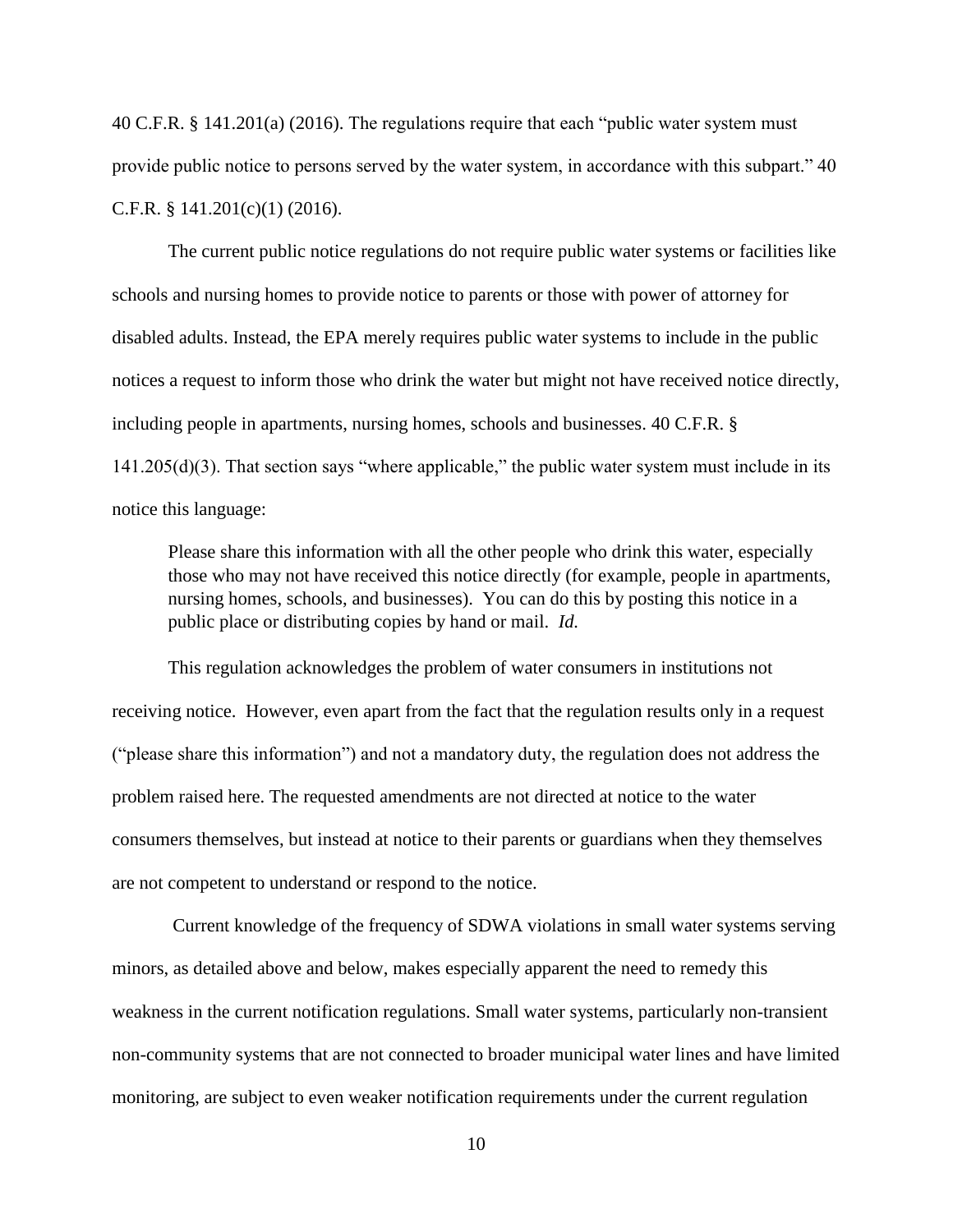than are community water systems, and therefore notice is even less likely to reach parents. Transient non-community systems, such as a child's summer camp, bear even less responsibility to notify parents. For example, for Tier 2 and Tier 3 violations, community water systems are required to provide notice by mail or other direct delivery to each customer. 40 C.F.R.  $141.203(c)(1)$ ; 40 C.F.R.  $141.204(c)(1)$ . However, non-community water systems can provide notice merely by posting in locations in the distribution system, regardless of whether or not those notices are actually seen by customers, much less parents.  $40 \text{ C.F.R. } 141.203(c)(2); 40$ C.F.R. 141.204(c)(2).

Many states face political pressure not to have more stringent requirements than the federal rule. As a result, many states do not do enough to ensure that parents of schoolchildren and guardians of the elderly or developmentally disabled adults receive notice of MCL violations at their wards' education or care facilities. The EPA Administrator has explicit authority to amend Agency rules to address these issues; in this instance, such action is required to protect public health.

This petition requests a change that will address the deficiencies of the current regime, by mandating notice not just to water users, but to parents and guardians of water users for whom notice would be ineffective. In addition, the requested amendment mandates that upon receipt of a notice of SDWA violations, a facility must inform the parents of its children or other applicable guardians, further insuring that notice will actually reach those responsible for water users who are not competent to protect themselves.

The authority to promulgate the requested regulatory amendments is contained in the statutory requirement for the Administrator to "by regulation…prescribe the manner, frequency, form, and content for giving notice…" 42 U.S.C. § 300g-3(a)(2)(A) (2016). In the exercise of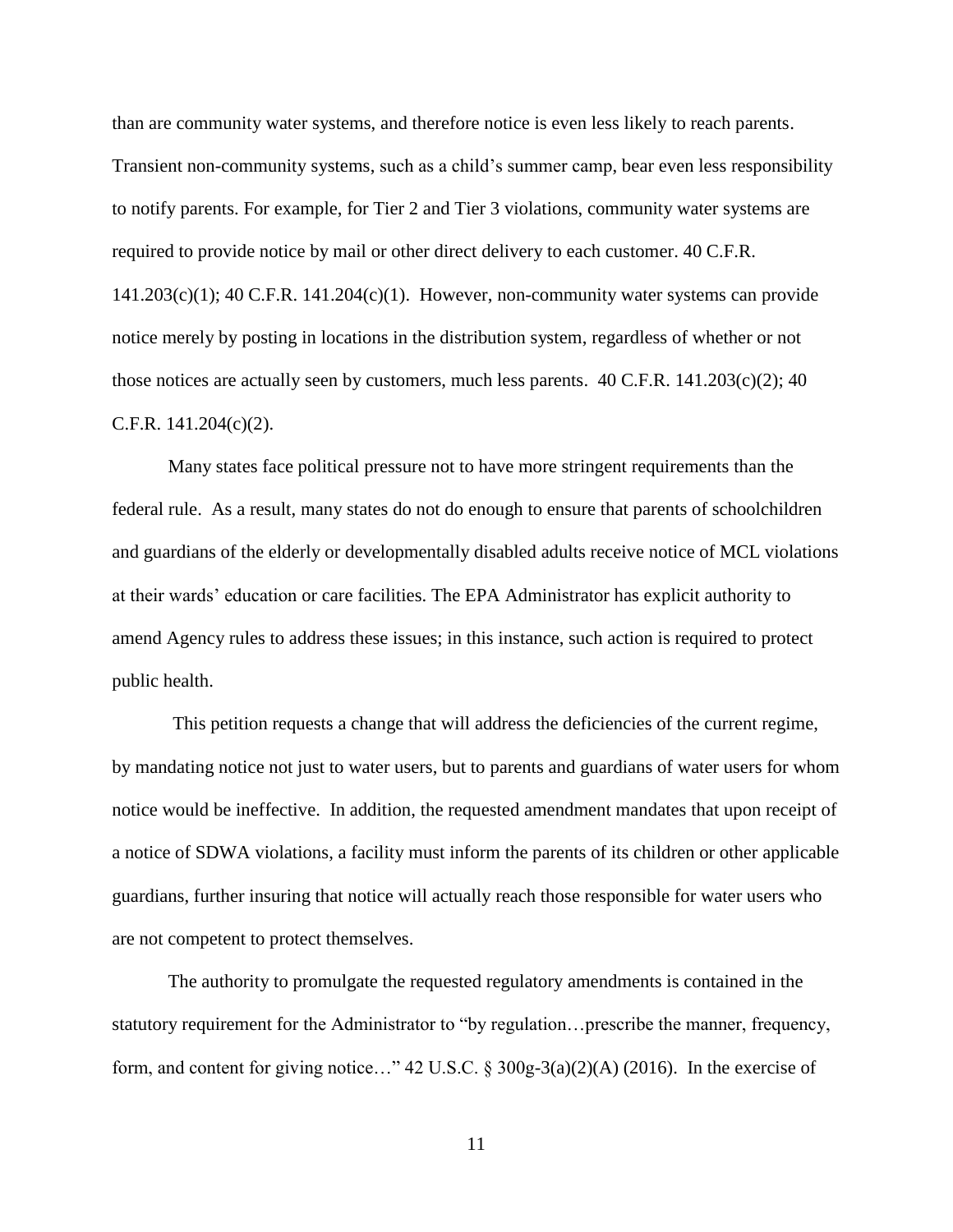that authority, the Administrator has prescribed who must be notified and how. 40 C.F.R. § 141.201(c). It is certainly within the Administrator's authority to amend that regulation to insure that notice is given to the persons who can actually understand and act upon the information on behalf of users who are not competent to do so.

## **III. THE NATIONAL SITUATION DEMANDS THE PROMULGATION OF A RULE REQUIRING NOTIFICATION OF PARENTS AND GUARDIANS**

Some states have already taken steps to address the problem. California, for example,

has acted by implementing the following rule:

Whenever a school or school system, the owner or operator of residential rental property, or the owner or operator of a business property receives a notification from a person operating a public water system under any provision of this section, the school or school system shall notify school employees, students and parents if the students are minors, the owner or operator of a residential rental property shall notify tenants, and the owner or operator of business property shall notify employees of businesses located on the property. CAL. HEALTH & SAFETY § 11645(g) (2016).

However, few states have adopted such a responsible rule, nor are they obligated to do so—the state's regulations must merely meet the minimum standards set forth in the EPA regulations. If a state wishes to have primary enforcement responsibility, it must adopt drinking water regulations that "are no less stringent than the national primary drinking water regulations promulgated by the Administrator." 42 U.S.C. § 300g-2(a)(1) (2016). Specifically for notice, a state may employ the federal regulation, or may establish alternative requirements that pertain to the form and content of the notice.  $42 \text{ U.S.C.}$  §  $300 \text{g-}3\text{(c)}(2)(\text{B)}\text{(i)}(I),$  (II) (2016). However, the alternative requirements must have the same type and amount of information as in the EPA regulations.

There are currently 55.9 million children attending primary and secondary schools (both public and private) across the country, and over 3 million of those children are served by standalone public water systems in their schools or daycare facilities. Parents of those children would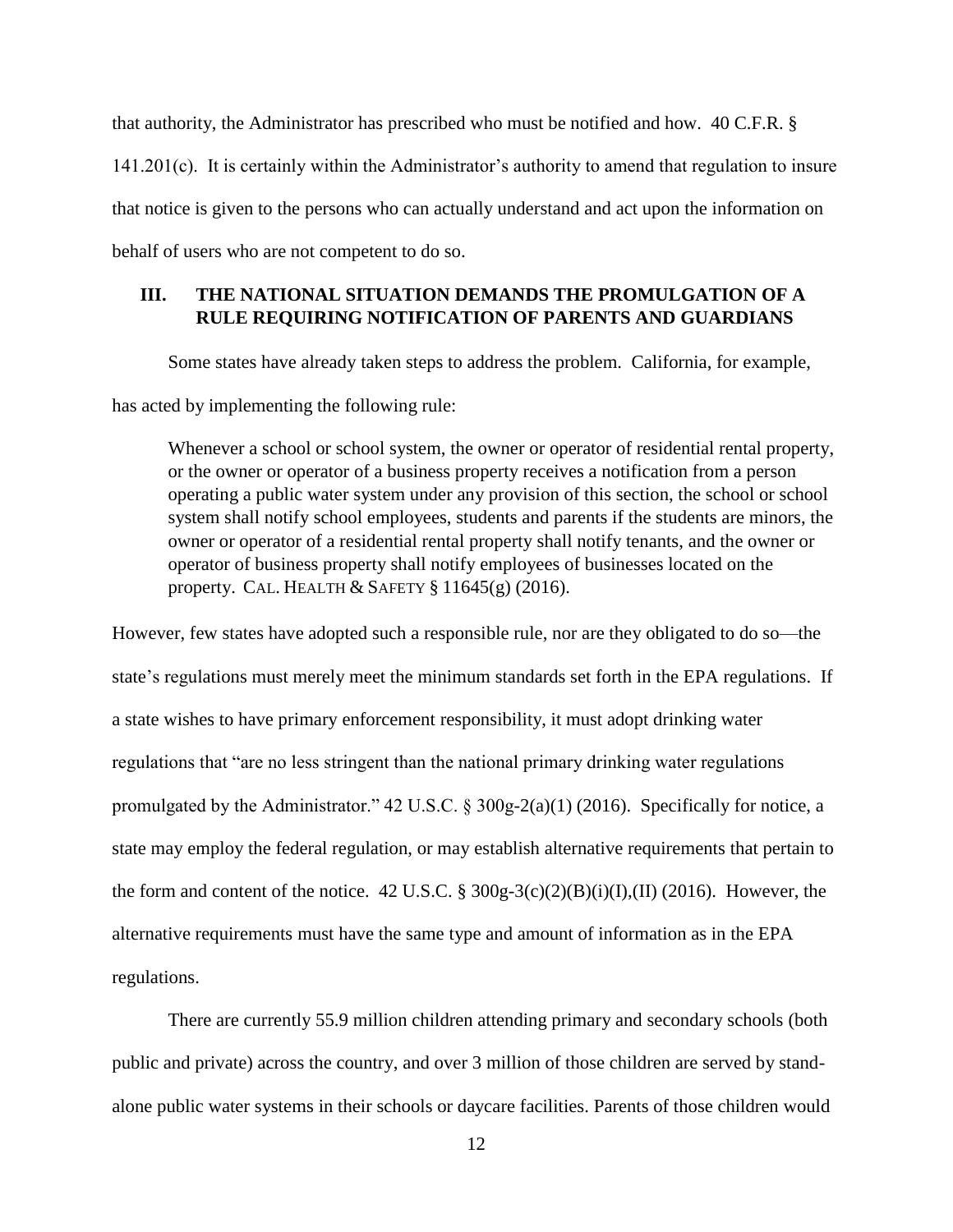not be served by the same system and would not be notified of drinking water violations under the current regulations. EPA's Safe Drinking Water Information System (SDWIS) does not present information about nursing homes that are stand-alone public water systems; however, the lack of notification to those with power-of-attorney for nursing home residents adds significantly to the true impact of the present faulty notification requirements.

#### *Case Study: Columbus, Ohio*

In the absence of a uniform rule, the states have taken a variety of approaches; some have been successful in achieving notification of affected parties, but many have not. For example, the acute MCL violations for nitrate in Columbus, Ohio during 2015 and 2016 demonstrate how the failure to require parental notification in the federal rule affects notification on the state and local level. The Columbus Department of Public Utilities serves a total population of 1,178,322 – the largest in the country to have an acute MCL violation in 2016. There is no more dangerous a violation for a more susceptible population than nitrate: infants who consume water or formula made from water in exceedance of the MCL for nitrate may die. (It also threatens the maternal and fetal health of pregnant women in their third trimester.) Therefore, parental/caregiver notification is of the utmost importance for nitrate exceedances.

In July 2016, the Columbus Department of Public Utilities submitted 18 pages (attached) of public notice documentation to the Ohio Environmental Protection Agency, Division of Drinking and Ground Waters. The records show how, consistent with the current regulations, the water system relied heavily on broadcast and print media to reach those affected while falling short on direct notification, especially for those who might not have been customers themselves but may have had infants in affected day care centers. While these nitrate violations impacted only customers served by one of the city's three water plants (Dublin Road), direct notification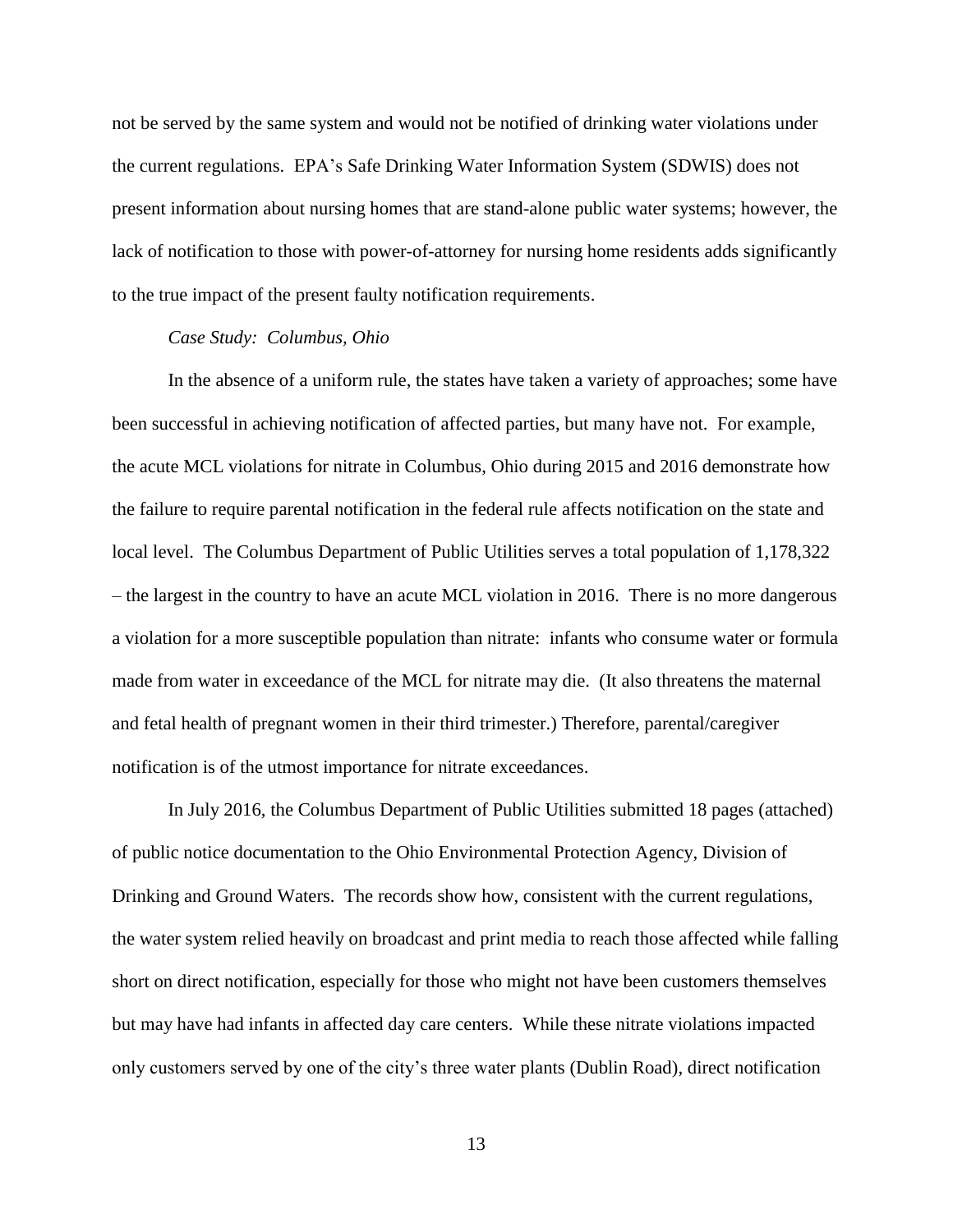was limited to only the 21 most recently connected customers out of hundreds of thousands affected. While a customer could go to an interactive map, type in an address and see if they had been affected, there was no guarantee that affected parents of infants ever learned of the need to do so through the media. That same interactive map was apparently not tied into a system to reach individual customers via e-mail, text, or an automated phone dialing system. Furthermore, the documentation does not reflect any effort to reach parents commuting from a location outside of the water system's area and dropping an infant at one of the dozens of daycares in the impacted area.

The importance of reaching these commuting parents cannot be overstated. Only a regulatory change such as that proposed here would require that they be notified, since they are not customers of the affected system. Had the federal rule required direct parental notification, these impacted individuals would have been required to be alerted of the unsafe drinking water.

#### *Case Study: Bradleyville R-I School, Missouri*

While California's notification requirement may provide a model for the rest of the country, other states do not get such high marks. For instance, in Missouri, while the legislature created a safe drinking water commission to write rules necessary to implement the federal Safe Drinking Water Act, MO. REV. STAT. § 640.100 (2016), the legislature did not codify the notification process, but stated that "[n]otification shall be in form and manner prescribed or otherwise approved by the department of natural resources." MO. REV. STAT. § 640.125 (2016). The regulations adopted by the Department of Natural Resources in turn simply adopted the requirements of the SDWA and echoed 40 CFR Part 141 Subpart Q. 10 CSR 60-8.010.

Under federal law, 40 CFR  $\S$  141.202(b)(2) requires, for the most serious violations, called Tier 1, that public water system: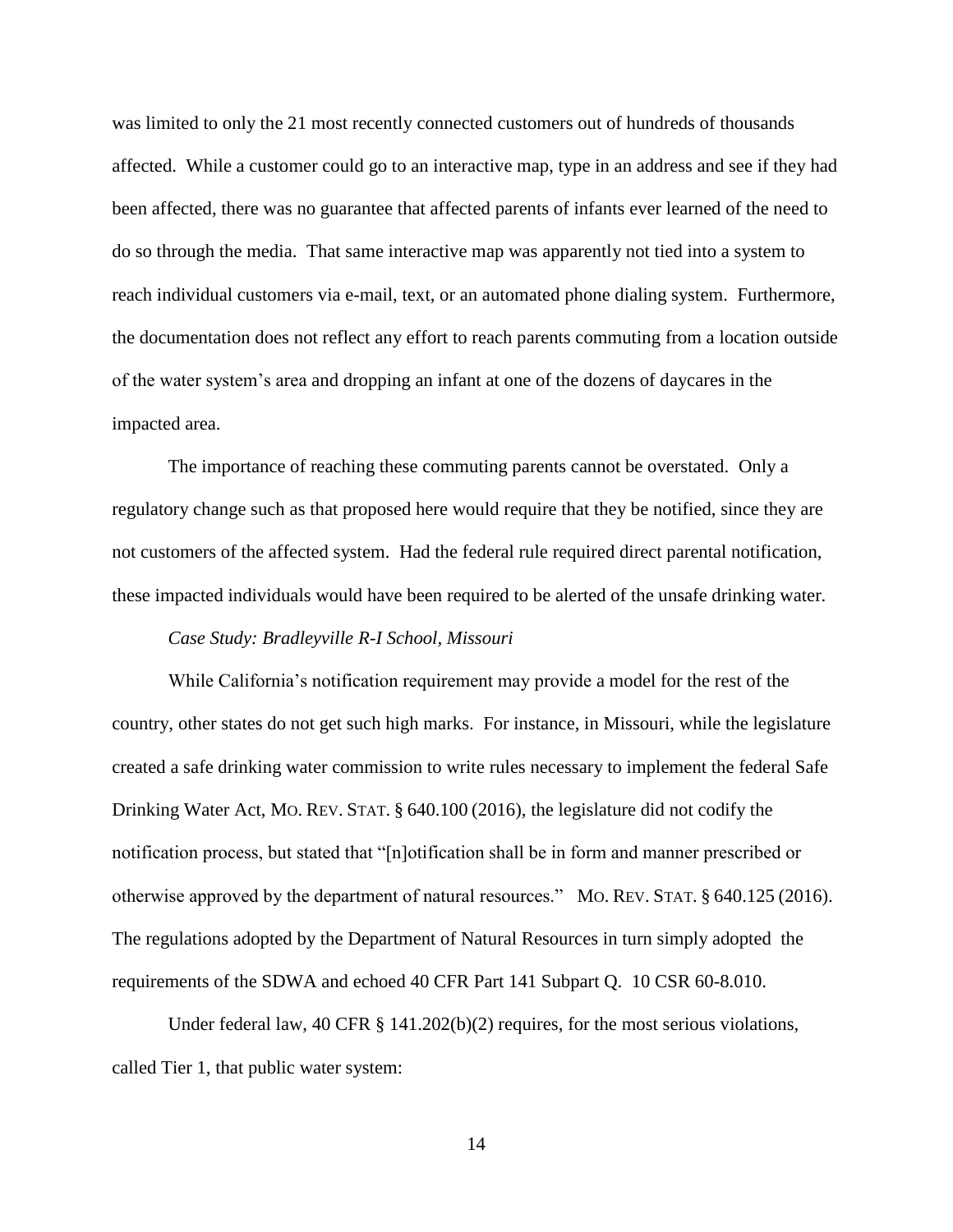# ….

 $\overline{a}$ 

(2) Initiate consultation with the primacy agency as soon as practical, but no later than 24 hours after the public water system learns of the violation or situation, to determine additional public notice requirements; and (3) Comply with any additional public notification requirements (including any repeat notices or direction on the duration of the posted notices) that are established as a result of the consultation with the primacy agency. Such requirements may include the timing, form, manner, frequency, and content of repeat notices (if any) and other actions designed to reach all persons served.

Therefore, the primacy agency, typically a state resource agency tasked with enforcement of safe drinking water regulations under 40 CFR 142 Subpart B, plays a role nearly as important as the water system itself in producing an effective public notice – it is crucial in determining the who, what, when and where of public notice. *See* 40 C.F.R. § 141.202(b)(2) (requiring consultation with the primacy agency to determine additional public notice requirements for Tier 1 violations). For Missouri that agency is the Department of Natural Resources (MODNR), a government agency that often found itself enforcing the SDWA both while in violation of it and also while drafting weakening amendments to its own public notification rule. That history is summarized in PEER news releases.<sup>4</sup>

Any primacy agency has the regulatory authority to require parental notification for SDWA violations, yet, as long as this is not a federal regulatory requirement, states often will not do so, as was the case in Missouri. This failure of the federal public notice rule to require parental notification played a role in the suspension and firing of longtime MODNR whistleblower Patricia Ritchie. In 2009, Ms. Ritchie became concerned about the chronic SDWA violations at Bradleyville R-I School, an elementary School in Taney County, Missouri that is also a stand-alone water system. By the close of the school year in May 2009 this public water system had incurred 35 violations of the SDWA, among them multiple maximum

<sup>4</sup> *See*[, https://www.peer.org/news/news-releases/missouri-dnr-plans-to-weaken-safe-drinking-water-rules.html;](https://www.peer.org/news/news-releases/missouri-dnr-plans-to-weaken-safe-drinking-water-rules.html) see also, [https://www.peer.org/news/news-releases/vote-would-legalize-drinking-water-violations.html.](https://www.peer.org/news/news-releases/vote-would-legalize-drinking-water-violations.html)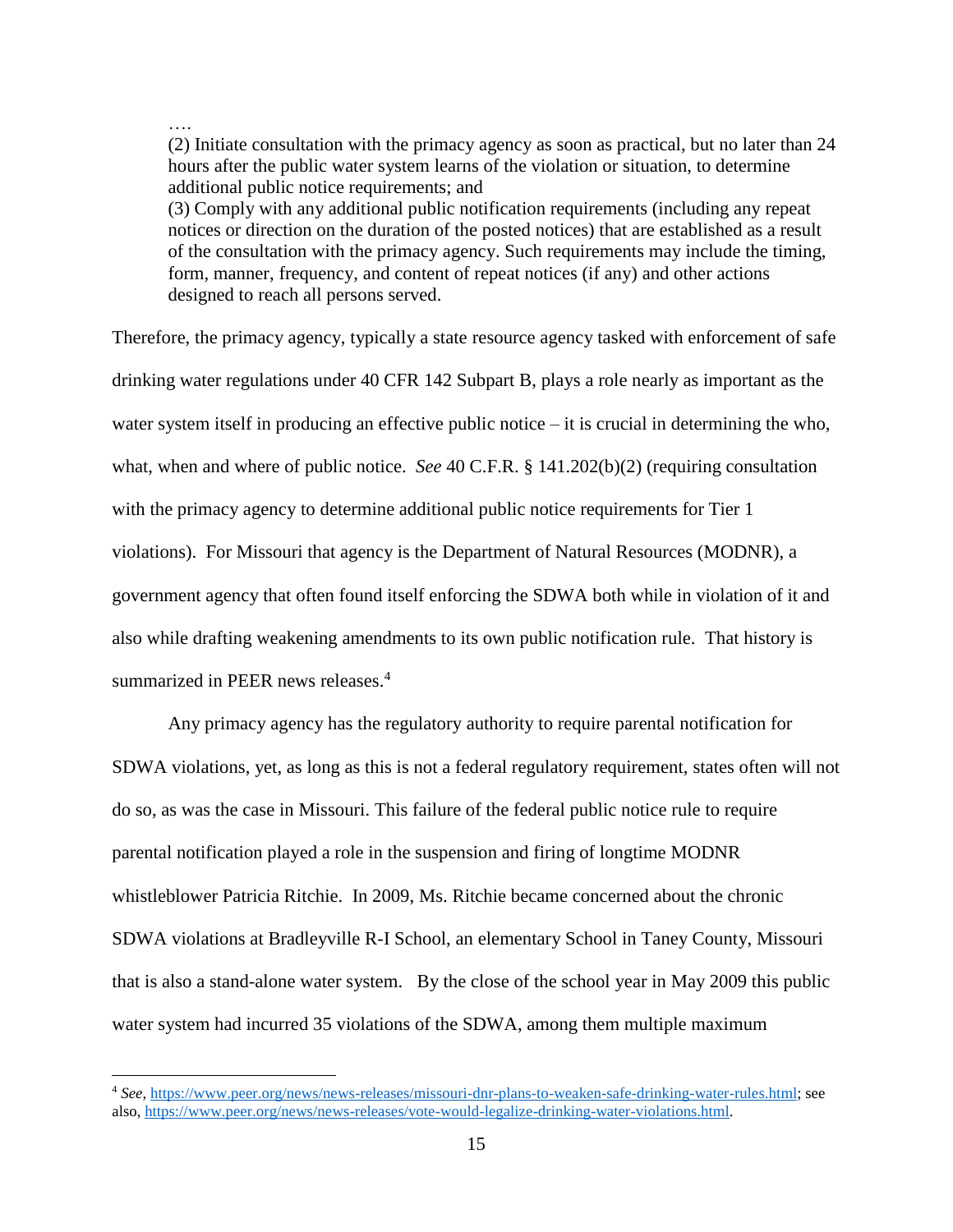contaminant level violations including one for *E. coli* bacteria. During the 2008/2009 school year there was only one month when this public water system did *not* get either a monitoring or maximum contaminant level violation. As public notice coordinator, Ms. Ritchie had already listed Bradleyville R-I School on a statewide news release for chronic monitoring violations. This is a broad, general notification tool that failed to reach students and parents at the school. After conferring with her chain-of-command, coworkers, and the regional office responsible for inspecting this water system, Ms. Ritchie sent the system a Notice of Violation mailing. That correspondence included instructions for the school to mail the notice to parents as school was on summer break, and therefore the option of sending the public notice home with the child was not available.

In March 2010, Ms. Ritchie received notice of a suspension for three days without pay. The following is a direct excerpt from that suspension letter:

. On June 9, 2009, Jim Macy received a call from Bradleyville School. Specifically, Joe Combs called about a phone call and correspondence from you regarding public notice that needed to be completed by the school. Mr. Combs complained you were unreasonable in asking the school to send letters to parents when school was not in session. Regional staff and your supervisor had asked you not to include notification of parents as an option. You even agreed in an email dated June 5, 2009 that "It is not written into the regs. That notification of parents/guardians of minors is required, but I think it is implicit, since the parents are responsible for the child's health care, etc." Only after numerous e-mails back and forth between you and your supervisor did you comply with his directive. As a result of this incident you received a written warning on June 10, 2009.

While there are many errors of fact in the excerpt above, the quote from Ms. Ritchie's e-mail is largely correct and demonstrates the problem EPA's omission of parental notification in the federal rule causes state enforcement staff in ensuring a school performs public notice in a reasonable manner. The statement, "Regional staff and your supervisor had asked you not to include notification of parents as an option," is particularly troubling as it demonstrates a primacy agency seeking to preclude parental notification. Nevertheless, Bradleyville School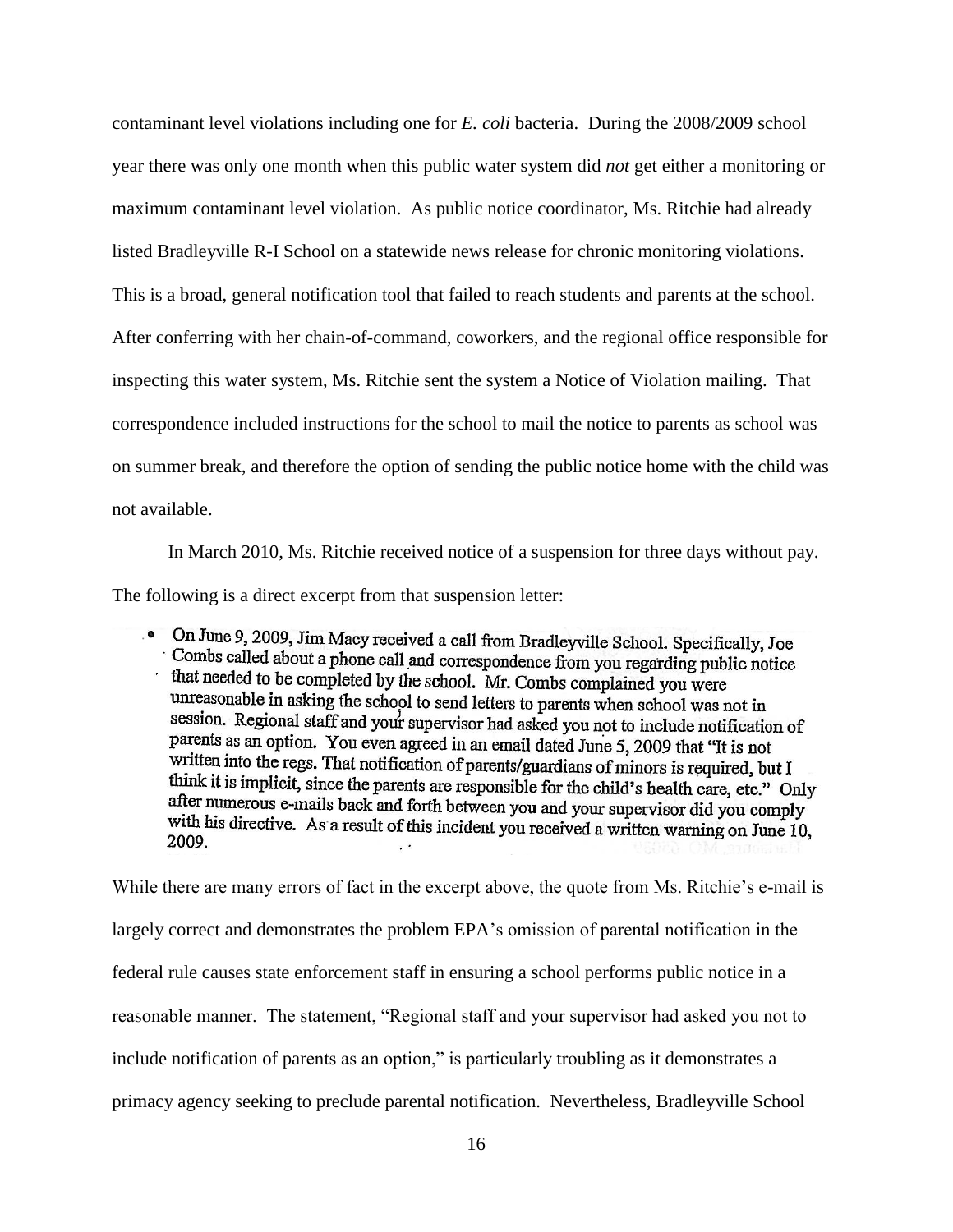belatedly sent notices home with children to notify parents in November 2009, after incurring another MCL violation of the SDWA. What this shows is that, under the current regulations, a public employee can have an uphill battle to see that parents are duly notified of drinking water violations at their child's school.

### **IV. CONCLUSION**

 $\overline{a}$ 

Exposure to contaminants can have serious health consequences, especially for certain classes of individuals who are particularly vulnerable, such as infants and children, the elderly, and those with a medical condition. In some circumstances, the contaminant is so dangerous that there is no acceptably safe level. Lead, for example, has no level of exposure considered "safe" in children; yet as seen in Flint, Michigan, drinking water can be a major source of lead exposure.<sup>5</sup> If a nursery or school has more lead than is allowed under the SDWA, the parents need to know to be able to take their own protective action, to ensure the safety and health of their children. The lead, public education, and public notice issues in Flint, Michigan are beyond the scope of this petition, but we do assert parental notification concerns apply there as well. The same is true for guardians of the elderly or mentally-disabled who are living in nursing, group, or retirement homes.

Public notification is an important element in the enforcement of drinking water standards, and is therefore important to the whole scheme of the SDWA. Adequate public notification ensures that the public has trust in the processes of the government, that the public has sufficient information to make reasoned decisions about their health, and that the public places adequate pressure upon the political process and public water system operators to bring about positive change in the management of our national drinking water supply. Shortchanging

<sup>5</sup> Environmental Protection Agency, *Basic Information about Lead in Drinking Water*, [https://www.epa.gov/ground](https://www.epa.gov/ground-water-and-drinking-water/basic-information-about-lead-drinking-water)[water-and-drinking-water/basic-information-about-lead-drinking-water.](https://www.epa.gov/ground-water-and-drinking-water/basic-information-about-lead-drinking-water)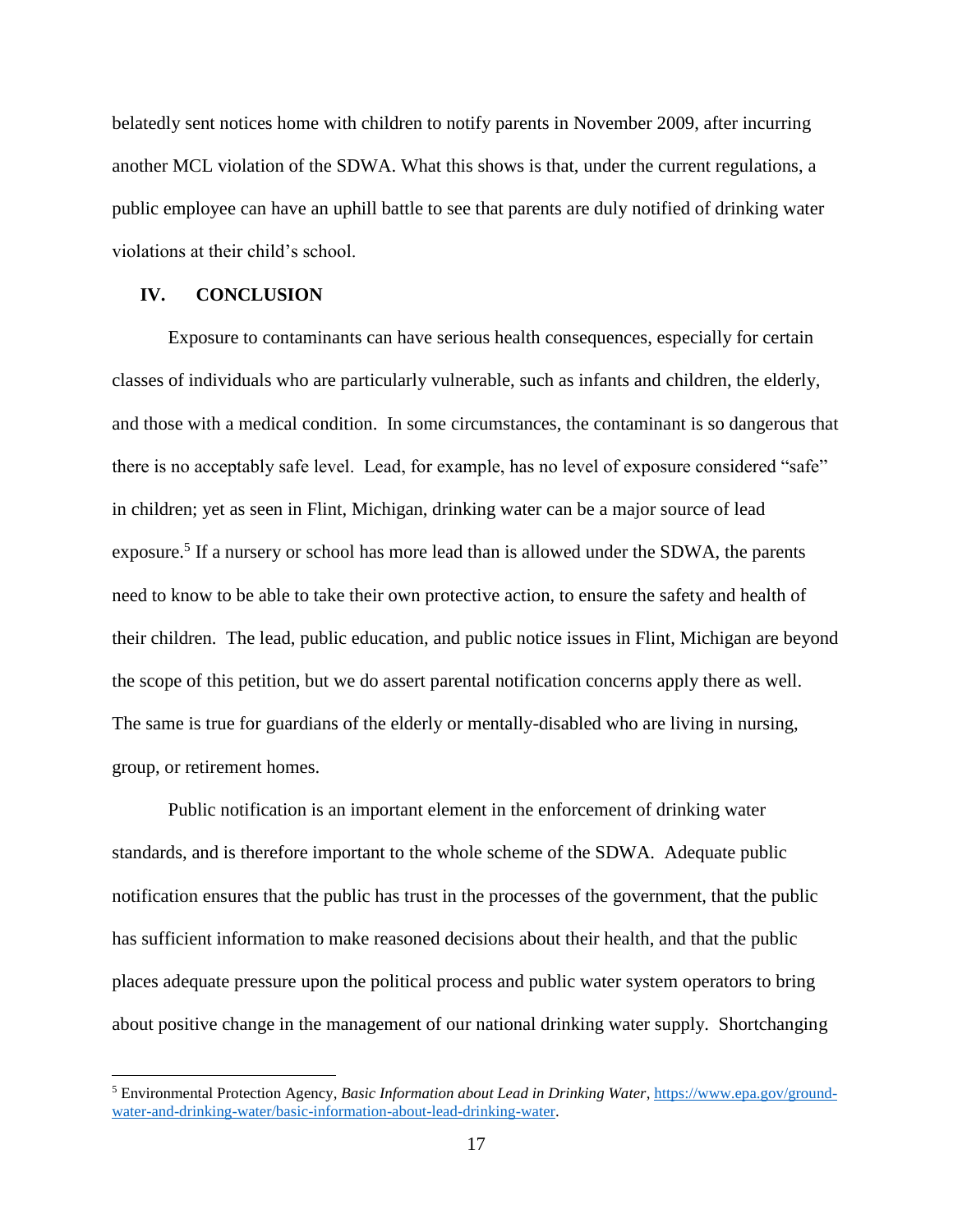one aspect of notification threatens the whole edifice. In this case, the lack of requirements to notify parents and guardians puts our most vulnerable citizens at risk. For the foregoing reasons, PEER respectfully requests that the U.S. EPA to institute a rulemaking to amend the public notification requirements to mandate direct notification of parents of minor children and guardians of adults requiring an individual with the power of attorney.

Respectfully submitted,

Plat

Adam Carlesco, Staff Counsel *Public Employees for Environmental Responsibility* 962 Wayne Ave, Suite 610 Silver Spring, MD 20910 Phone: 202.265.7337 / Email: [acarlesco@peer.org](mailto:acarlesco@peer.org)

John McFadden, PhD, CEO *Tennessee Environmental Council* One Vantage Way, Suite E-250 Nashville, TN 37228 Phone: 615.248.6500 john@tectn.org

Richard Webster, Legal Program Director *Riverkeeper, Inc*. 20 Secor Road Ossining, NY 10562 Phone: 914.478.4501 [www.riverkeeper.org](http://www.riverkeeper.org/)

Jon A. Arbay, Executive Director *National Association of Injured and Disabled Workers* 43912 N. 50<sup>th</sup> Lane Phoenix, AZ 85087 Phone: 888.788.6243 [https://naidw.org](https://naidw.org/)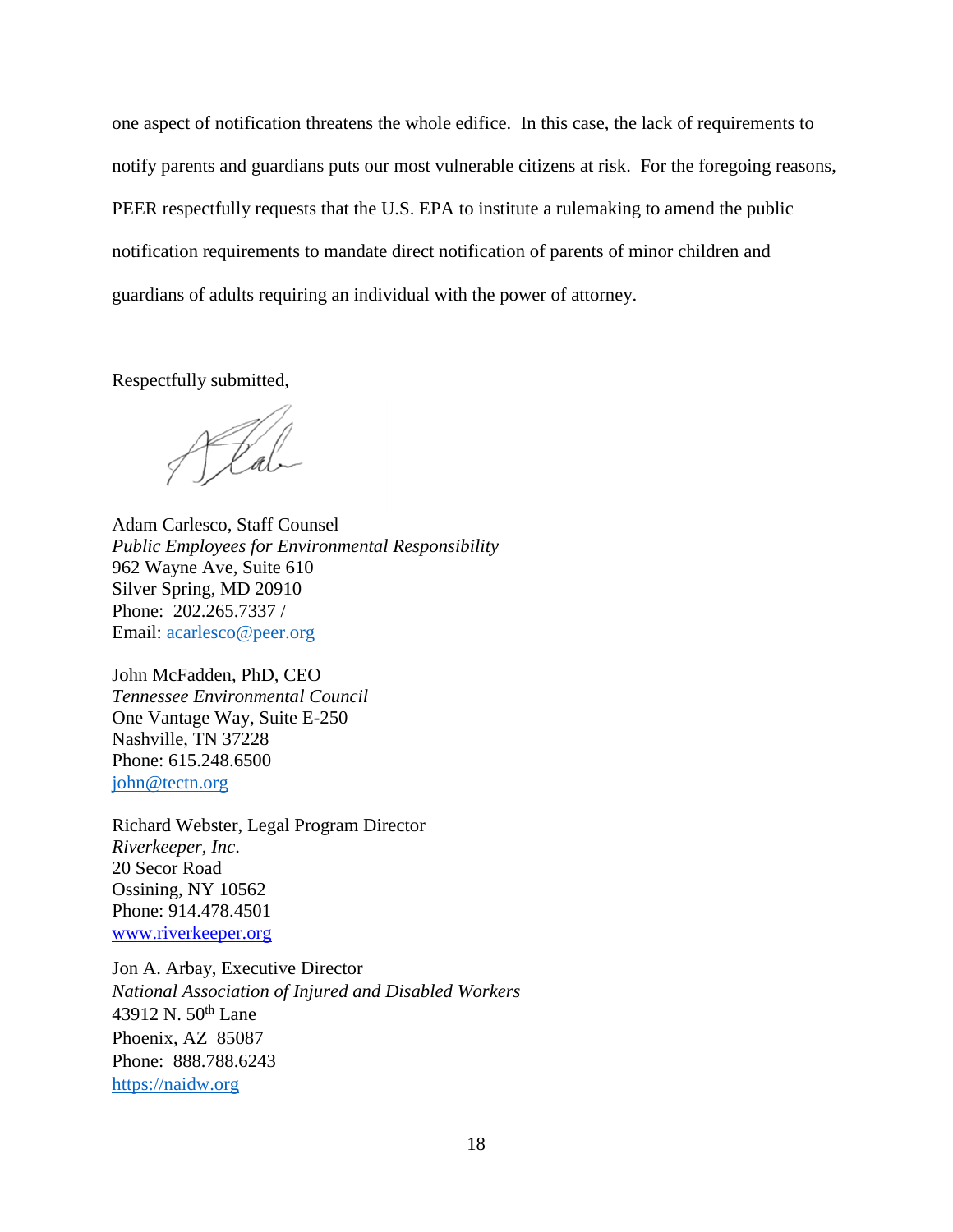Scott Edwards, Co-director Food & Water Justice *Food & Water Watch* 1616 P Street NW, Suite 300 Washington, DC 20036 Phone: 202.683.2500 [www.foodandwaterwatch.org](http://www.foodandwaterwatch.org/)

Jennifer DeNicola, President *America Unites for Kids* 22741 Pacific Coast Highway, Suite 401 Malibu, CA 90265 Phone: 310.436.6000

Lori Grant, Water Program Director *Oregon Environmental Council* 222 NW Davis Street, Suite 309 Portland, OR 97209-3900 Phone: 503.222.1963 x 116 <http://www.oeconline.org/>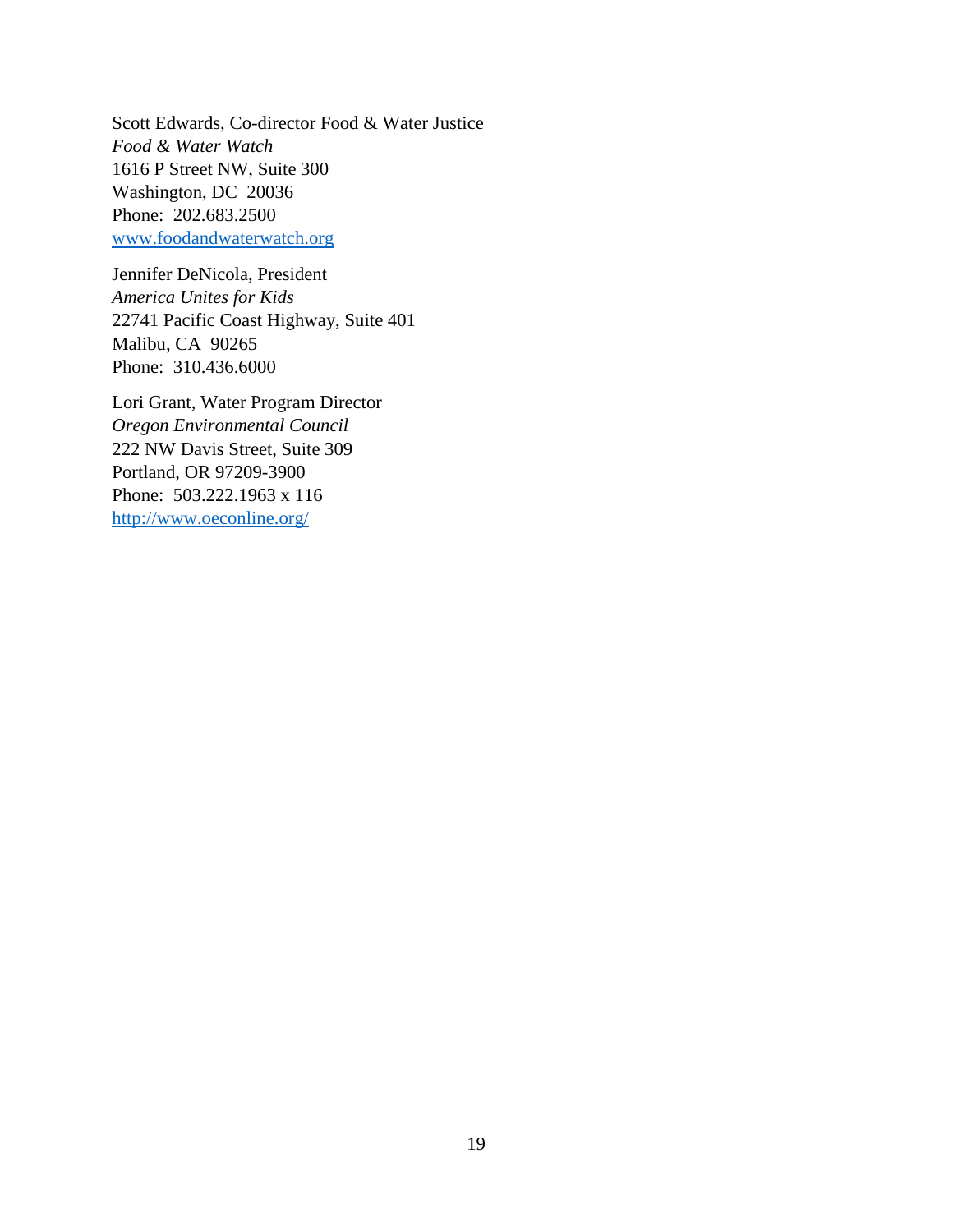## **APPENDIX A Proposed Rule**

**(c)** Who must be notified?

**(1)** Each public water system must provide public notice to persons served by the water system, in accordance with this subpart. Public water systems that sell or otherwise provide drinking water to other public water systems (i.e., to consecutive systems) are required to give public notice to the owner or operator of the consecutive system; the consecutive system is responsible for providing public notice to the persons it serves.

**(2)** Each public water system shall also provide public notice to:

**(i)** Parents and other interested third parties. Upon receiving notification or learning of any violation of a national primary drinking water regulation or other listed situation, any public water system that functions as a school, day care, camp, nursing home, retirement home, group home, assisted living facility, or any such facility that serves minors or adults for whom power-of-attorney has been assigned, the public water system shall provide the public notice to the parents/guardian of any minors or those with power of attorney for an incapacitated adult. Parents of minor children are entitled to notification regardless of whether school is currently in session. For Tier 1 and Tier 2 violations, the public water system shall provide a copy of the full public notice to parents, guardians or those with power of attorney. This may be done by hard copy or electronic version; and

**(ii)** Prospective residents, customers or clients. Any public water system that maintains a website or social media page shall prominently post all current public notices.

**(3)** Parents and other interested third parties whose wards are served by a customer of a public water system in violation of national primary drinking water regulations. Upon receiving notification or learning of any national primary drinking water violation, such as an MCL violation, or other listed situation, any school, daycare, nursing home, retirement home, group home, assisted living facility, or any such facility that serves minors or adults for whom powerof-attorney has been assigned, shall provide public notice to the parents/guardian of any minors or those with power of attorney for an incapacitated adult. This requirement may be waived or adjusted if the facility determines all parents or other interested parties have already received notification as customers of the same water system themselves. This waiver would apply, for example, when a small daycare center determines all parents are also customers of the same water system.

**(4)** If a public water system has a violation in a portion of the distribution system that is physically or hydraulically isolated from other parts of the distribution system, the primacy agency may allow the system to limit distribution of the public notice to only persons served by that portion of the system which is out of compliance. Permission by the primacy agency for limiting distribution of the notice must be granted in writing.